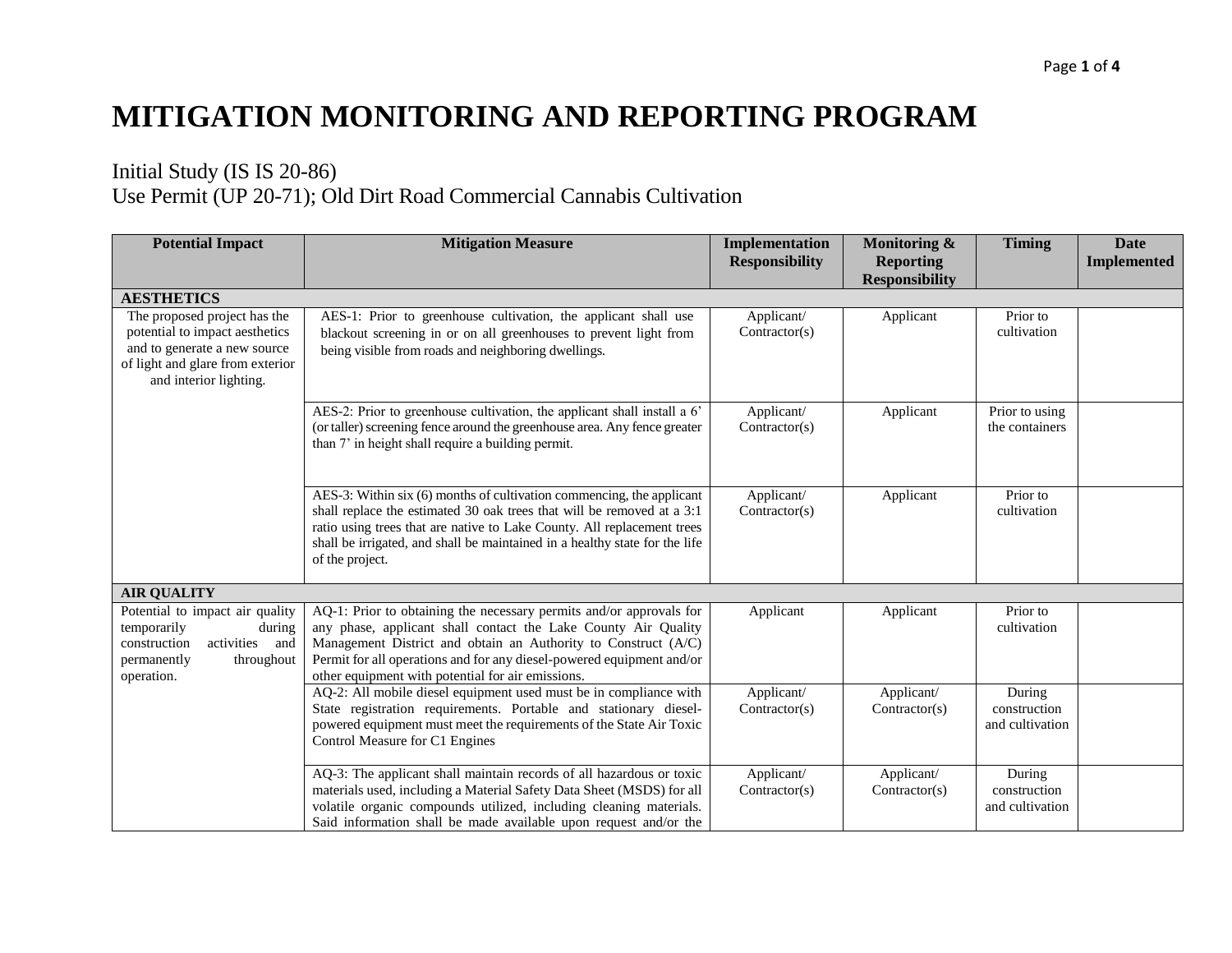|                                                                                                                            | ability to provide the Lake County Air Quality Management District<br>such information in order to complete an updated Air Toxic emission<br>Inventory.                                                                                                                                                                                                                                                                                                                                                                                                                                                                |                             |                             |                                                                                       |  |
|----------------------------------------------------------------------------------------------------------------------------|------------------------------------------------------------------------------------------------------------------------------------------------------------------------------------------------------------------------------------------------------------------------------------------------------------------------------------------------------------------------------------------------------------------------------------------------------------------------------------------------------------------------------------------------------------------------------------------------------------------------|-----------------------------|-----------------------------|---------------------------------------------------------------------------------------|--|
|                                                                                                                            | AQ-4: All vegetation during site development shall be chipped and<br>spread for ground cover and/or erosion control. The burning of<br>vegetation, construction debris, including waste material is prohibited                                                                                                                                                                                                                                                                                                                                                                                                         | Applicant/<br>Contractor(s) | Applicant/<br>Contractor(s) | During<br>construction<br>and cultivation                                             |  |
|                                                                                                                            | AQ-5: The applicant shall have the primary access and parking areas<br>surfaced with chip seal, asphalt or an equivalent all weather surfacing<br>to reduce fugitive dust generation. The use of white rock as a road base<br>or surface material for travel routes and/or parking areas is prohibited.                                                                                                                                                                                                                                                                                                                | Applicant/<br>Contractor(s) | Applicant/<br>Contractor(s) | During<br>construction<br>and cultivation                                             |  |
|                                                                                                                            | AQ-6: All areas subject infrequent use of driveways, over flow<br>parking, etc., shall be surfaced with gravel. Applicant shall regularly<br>use and/or maintain graveled area to reduce fugitive dust generations.                                                                                                                                                                                                                                                                                                                                                                                                    | Applicant/<br>Contractor(s) | Applicant/<br>Contractor(s) | During<br>construction<br>and cultivation                                             |  |
|                                                                                                                            | AQ-7: Prior to outdoor cultivation commencing, the applicant shall<br>plant fragrant plants along the southern edge of the outdoor cultivation<br>sites. Flagrant plants should bloom at approximately the same time as<br>when the cannabis plants are ready to harvest. Fragrant plants shall be<br>planted at no more than 2' intervals, and shall be maintained in a<br>healthy state for the duration of the project. The site plan shall be<br>revised to show the specific areas where these fragrant plants are to be<br>planted, as well as the irrigation line locations necessary to water these<br>plants. | Applicant/<br>Contractor(s) | Applicant/<br>Contractor(s) | During<br>construction<br>and cultivation                                             |  |
| <b>BIOLOGICAL RESOURCES</b>                                                                                                |                                                                                                                                                                                                                                                                                                                                                                                                                                                                                                                                                                                                                        |                             |                             |                                                                                       |  |
| The project has some potential<br>to impact species identified as a<br>candidate, sensitive, or special<br>status species. | BIO-1: Prior to tree removal or any ground disturbance, a pre-<br>construction survey for special-status species shall be performed by a<br>qualified biologist to ensure that special-status species are not present.<br>If any listed species are detected, construction should be delayed, and<br>the appropriate wildlife agency (CDFW and/or USFWS) should be<br>consulted and project impacts and mitigation reassessed.                                                                                                                                                                                         | Applicant/<br>Contractor(s) | Applicant/<br>Contractor(s) | Prior to and<br>during site<br>development<br>and<br>construction;<br>life of project |  |
|                                                                                                                            | If construction activities including tree removal or brush clearing<br>occur during the nesting season (typically February through August),<br>a pre-construction survey for the presence of special-status bird<br>species or any nesting bird species shall be conducted by a qualified<br>biologist within 500 feet of proposed construction areas. If active nests<br>are identified in these areas, CDFW and/or USFWS should be<br>consulted to develop measures to avoid "take" of active nests prior to<br>the initiation of any construction activities.                                                       |                             |                             |                                                                                       |  |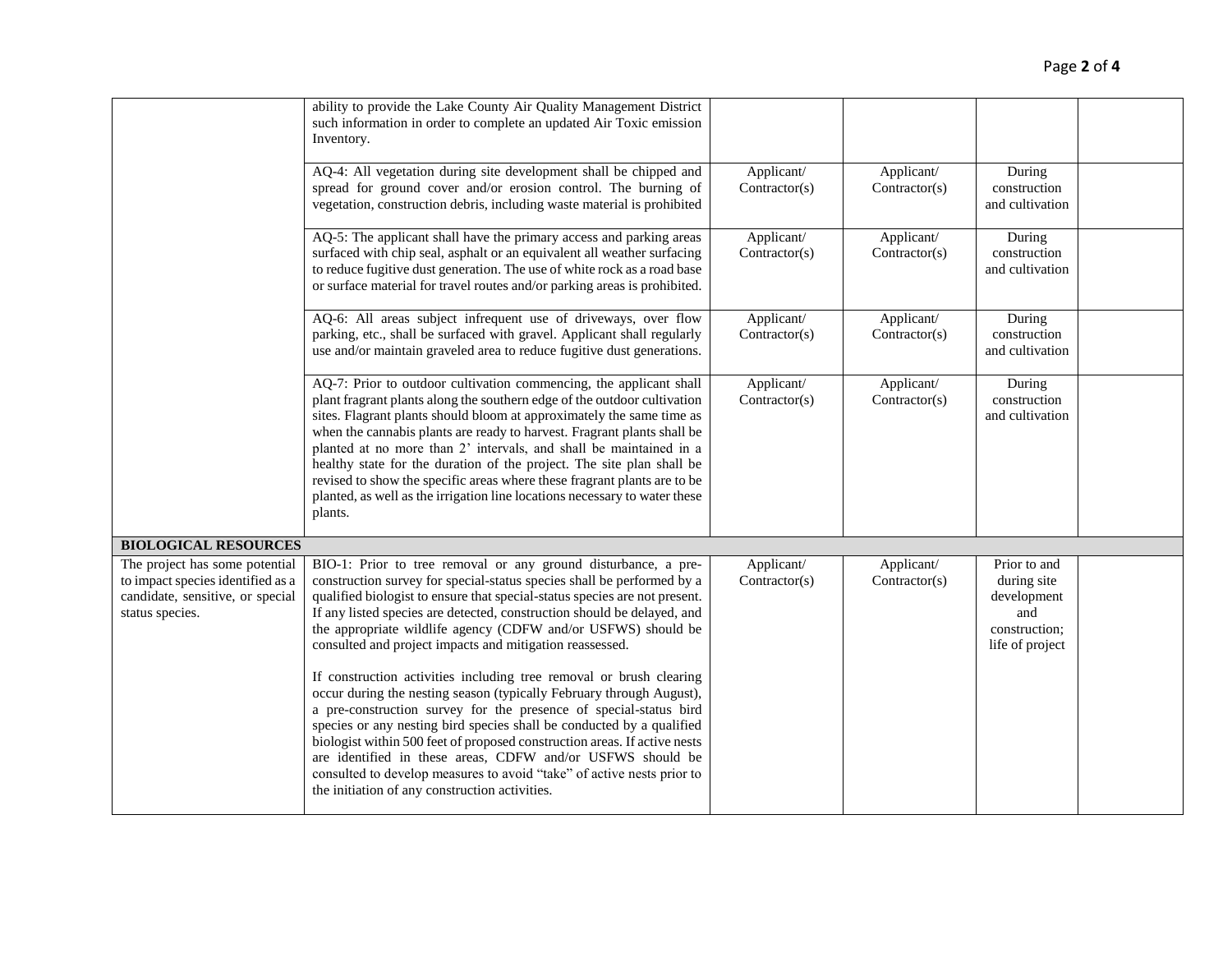|                                                                                                                                                                                                                                                                | BIO-2: If the total area of ground disturbance from installation of the<br>cultivation operation is 1 acre or more, the Cultivator must enroll for<br>coverage under the General Permit for Discharges of Storm Water<br>Associated with Construction Activity (Construction General Permit,<br>2009-0009-DWQ).                                                                                                                                                                                                                                                                                                                                                                                                                                                                                                          | Applicant/<br>Contractor(s) | Applicant/<br>Contractor(s) | Prior to and<br>during site<br>development<br>and<br>construction;<br>life of project |  |
|----------------------------------------------------------------------------------------------------------------------------------------------------------------------------------------------------------------------------------------------------------------|--------------------------------------------------------------------------------------------------------------------------------------------------------------------------------------------------------------------------------------------------------------------------------------------------------------------------------------------------------------------------------------------------------------------------------------------------------------------------------------------------------------------------------------------------------------------------------------------------------------------------------------------------------------------------------------------------------------------------------------------------------------------------------------------------------------------------|-----------------------------|-----------------------------|---------------------------------------------------------------------------------------|--|
|                                                                                                                                                                                                                                                                |                                                                                                                                                                                                                                                                                                                                                                                                                                                                                                                                                                                                                                                                                                                                                                                                                          |                             |                             |                                                                                       |  |
| <b>CULTURAL / TRIBAL RESOURCES</b>                                                                                                                                                                                                                             |                                                                                                                                                                                                                                                                                                                                                                                                                                                                                                                                                                                                                                                                                                                                                                                                                          |                             |                             |                                                                                       |  |
| The project has some potential<br>to impact cultural / tribal<br>The<br>following<br>resources.<br>mitigation measures are added<br>to limit the potential impacts on<br>cultural and tribal resources                                                         | CUL-1: Should any archaeological, paleontological, or cultural<br>materials be discovered during site development, all activity shall be<br>halted in the vicinity of the find(s), the overseeing Tribe shall be<br>notified, and a qualified archaeologist retained to evaluate the find(s)<br>and recommend mitigation procedures, if necessary, subject to the<br>approval of the Community Development Director. Should any human<br>remains be encountered, they shall be treated in accordance with<br>Public Resources Code Section 5097.98 and with California Health<br>and Safety Code section 7050.5.                                                                                                                                                                                                         | Applicant/<br>Contractor(s) | Applicant/<br>Contractor(s) | Prior to and<br>during site<br>development<br>and<br>construction;<br>life of project |  |
|                                                                                                                                                                                                                                                                | CUL-2: All employees shall be trained in recognizing potentially<br>significant artifacts that may be discovered during ground disturbance.<br>If any artifacts or remains are found, the Middletown Rancheria or<br>other local overseeing Tribe shall immediately be notified; a licensed<br>archaeologist shall be notified, and the Lake County Community<br>Development Director shall be notified of such finds.                                                                                                                                                                                                                                                                                                                                                                                                   | Applicant/<br>Contractor(s) | Applicant/<br>Contractor(s) | Prior to and<br>during site<br>development<br>and<br>construction;<br>life of project |  |
|                                                                                                                                                                                                                                                                |                                                                                                                                                                                                                                                                                                                                                                                                                                                                                                                                                                                                                                                                                                                                                                                                                          |                             |                             |                                                                                       |  |
| <b>NOISE</b>                                                                                                                                                                                                                                                   |                                                                                                                                                                                                                                                                                                                                                                                                                                                                                                                                                                                                                                                                                                                                                                                                                          |                             |                             |                                                                                       |  |
| The proposed project will not<br>have any adverse effect on the<br>noise. However, the future<br>project may create short-term<br>increases in ambient noise<br>levels to uncomfortable levels<br>during project preparation,<br>construction, and operations. | NOI-1: The maximum non-construction related sounds levels shall not<br>exceed levels of 55 dBA between the hours of 7:00AM to 10:00PM and<br>45 dBA between the hours of 10:00PM to 7:00AM within residential<br>areas at the property lines<br>NOI-2: All construction activities including engine warm-up shall be<br>limited Monday through Friday, between the hours of 7:00am and<br>7:00pm to minimize noise impacts on nearby residents. Back-up beepers<br>shall be adjusted to the lowest allowable levels.<br>NOI-3: The maximum one-hour equivalent sound pressure received by<br>a receiving property or receptor (dwelling, hospital, school, library, or<br>nursing home) shall not exceed levels of 57 dBA between the hours of<br>7:00 a.m. to 10:00 p.m. and 50 dBA from 10:00 p.m. to 7:00 a.m. within | Applicant/<br>Contractor(s) | Applicant/<br>Contractor(s) | During site<br>development<br>and operation                                           |  |
|                                                                                                                                                                                                                                                                | residential areas measured at the property lines.                                                                                                                                                                                                                                                                                                                                                                                                                                                                                                                                                                                                                                                                                                                                                                        |                             |                             |                                                                                       |  |